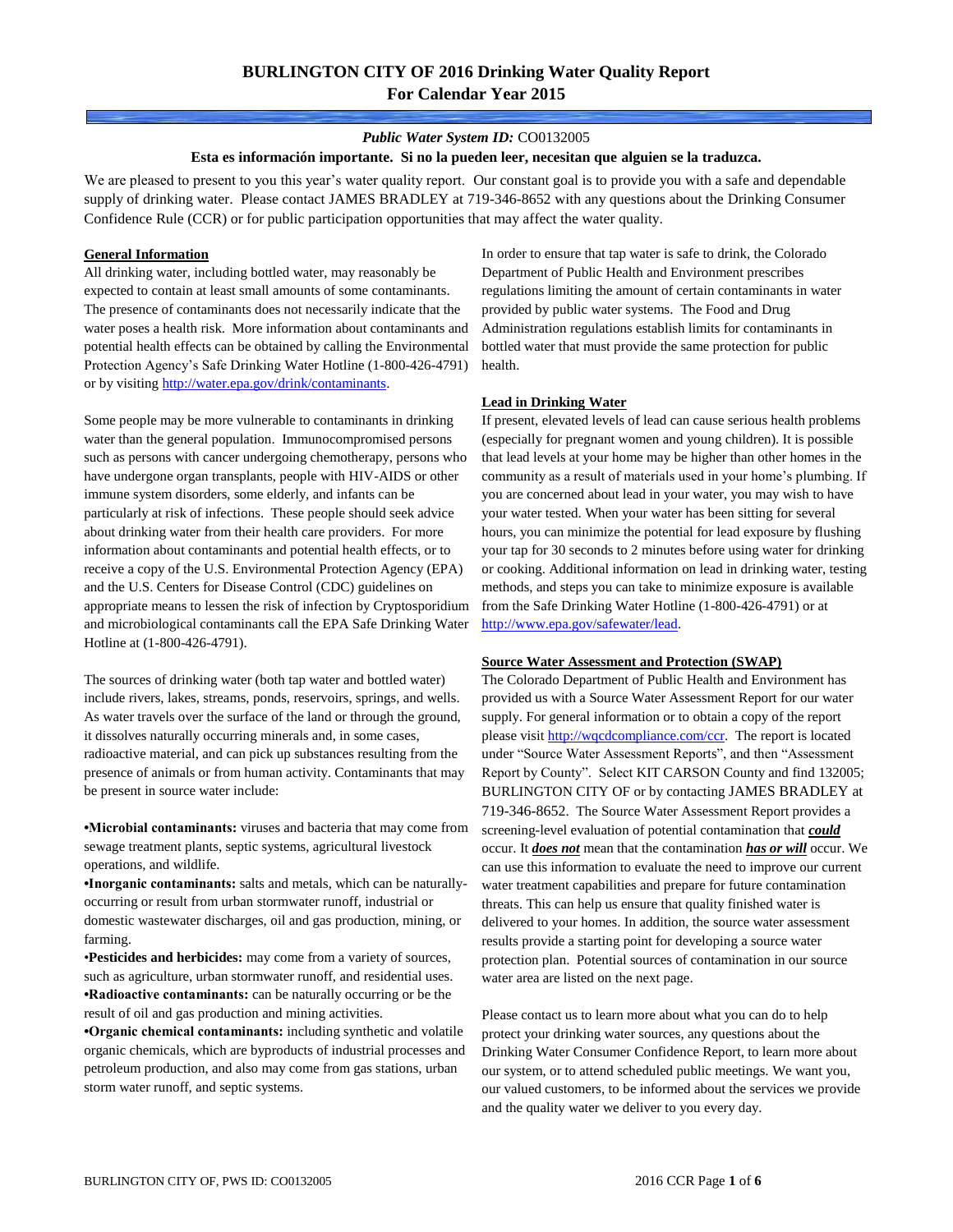## **Our Water Sources**

| <b>Source</b>                  | <b>Source Type</b> | <b>Water Type</b> | <b>Potential Source(s) of Contamination</b>                                  |
|--------------------------------|--------------------|-------------------|------------------------------------------------------------------------------|
| WELL NO 1                      | Well               | Groundwater       |                                                                              |
| WELL NO 11 RUDI<br><b>WELL</b> | Well               | Groundwater       |                                                                              |
| WELL NO <sub>2</sub>           | Well               | Groundwater       |                                                                              |
| WELL NO 5                      | Well               | Groundwater       | Above ground, underground and<br>leaking storage tank sites, others are      |
| WELL NO 6                      | Well               | Groundwater       | commercial/industrial/transportation,                                        |
| WELL NO 7                      | Well               | Groundwater       | high/low intensity residential, row<br>crops, fallow, small grains, pasture/ |
| WELL NO 8                      | Well               | Groundwater       | hay, septic systems, and road miles.                                         |
| WELL NO 9                      | Well               | Groundwater       |                                                                              |
| WELL NO 10<br><b>CEMETERY</b>  | Well               | Groundwater       |                                                                              |
| WELL NO <sub>4</sub>           | Well               | Groundwater       |                                                                              |

# **Terms and Abbreviations**

- **Maximum Contaminant Level (MCL)** − The highest level of a contaminant allowed in drinking water.
- **Treatment Technique (TT)** − A required process intended to reduce the level of a contaminant in drinking water.
- **Action Level (AL)** − The concentration of a contaminant which, if exceeded, triggers treatment and other regulatory requirements.
- **Maximum Residual Disinfectant Level (MRDL)** − The highest level of a disinfectant allowed in drinking water. There is convincing evidence that addition of a disinfectant is necessary for control of microbial contaminants.
- **Maximum Contaminant Level Goal (MCLG)** − The level of a contaminant in drinking water below which there is no known or expected risk to health. MCLGs allow for a margin of safety.
- **Maximum Residual Disinfectant Level Goal (MRDLG)** − The level of a drinking water disinfectant, below which there is no known or expected risk to health. MRDLGs do not reflect the benefits of the use of disinfectants to control microbial contaminants.
- **Violation (No Abbreviation)** − Failure to meet a Colorado Primary Drinking Water Regulation.
- **Formal Enforcement Action (No Abbreviation)** − Escalated action taken by the State (due to the risk to public health, or number or severity of violations) to bring a non-compliant water system back into compliance.
- **Variance and Exemptions (V/E)** − Department permission not to meet a MCL or treatment technique under certain conditions.
- **Gross Alpha (No Abbreviation)** − Gross alpha particle activity compliance value. It includes radium-226, but excludes radon 222, and uranium.
- **Picocuries per liter (pCi/L)** − Measure of the radioactivity in water.
- **Nephelometric Turbidity Unit (NTU)** − Measure of the clarity or cloudiness of water. Turbidity in excess of 5 NTU is just noticeable to the typical person.
- **Compliance Value (No Abbreviation)** Single or calculated value used to determine if regulatory contaminant level (e.g. MCL) is met. Examples of calculated values are the 90<sup>th</sup> Percentile, Running Annual Average (RAA) and Locational Running Annual Average (LRAA).
- **Average (x-bar)** − Typical value.
- **Range (R)** − Lowest value to the highest value.
- **Sample Size (n)** − Number or count of values (i.e. number of water samples collected).
- **Parts per million = Milligrams per liter (ppm = mg/L)** − One part per million corresponds to one minute in two years or a single penny in \$10,000.
- **Parts per billion = Micrograms per liter (ppb = ug/L)** − One part per billion corresponds to one minute in 2,000 years, or a single penny in \$10,000,000.
- **Not Applicable (N/A)** Does not apply or not available.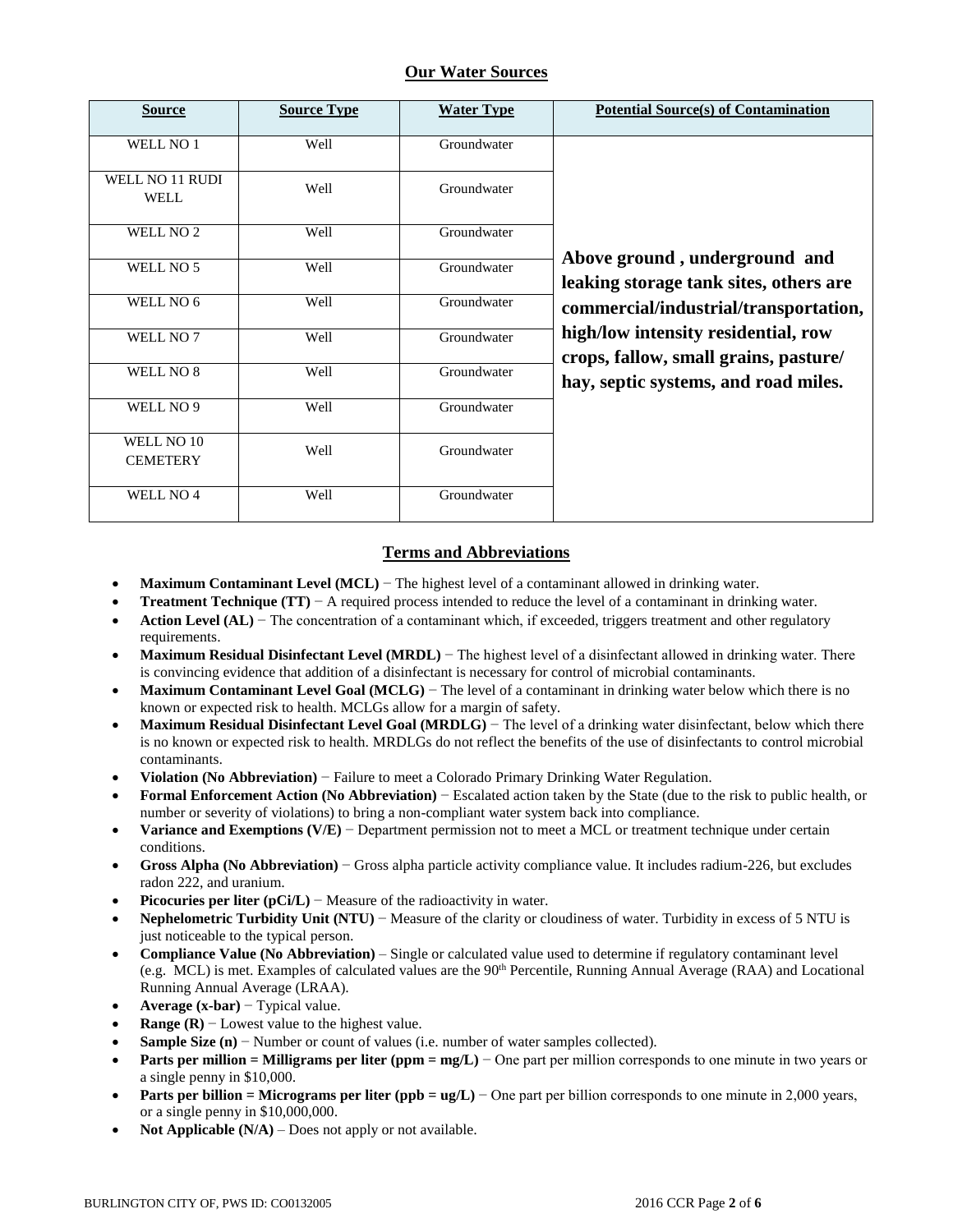## **Detected Contaminants**

The CITY OF BURLINGTON routinely monitors for contaminants in your drinking water according to Federal and State laws. The following table(s) show all detections found in the period of January 1 to December 31, 2015 unless otherwise noted. The State of Colorado requires us to monitor for certain contaminants less than once per year because the concentrations of these contaminants are not expected to vary significantly from year to year, or the system is not considered vulnerable to this type of contamination. Therefore, some of our data, though representative, may be more than one year old. Violations and Formal Enforcement Actions, if any, are reported in the next section of this report.

**Note:** Only detected contaminants sampled within the last 5 years appear in this report. If no tables appear in this section then no contaminants were detected in the last round of monitoring.

| Lead and Copper Sampled in the Distribution System |                                |                                |                              |                           |                                      |                                                     |                                                           |                                                                               |  |  |
|----------------------------------------------------|--------------------------------|--------------------------------|------------------------------|---------------------------|--------------------------------------|-----------------------------------------------------|-----------------------------------------------------------|-------------------------------------------------------------------------------|--|--|
| Contaminant<br><b>Name</b>                         | <b>Time</b><br>Period          | 90 <sup>th</sup><br>Percentile | <b>Sample</b><br><b>Size</b> | Unit of<br><b>Measure</b> | 90 <sup>th</sup><br>Percentile<br>AL | <b>Sample</b><br><b>Sites</b><br><b>Above</b><br>AL | 90 <sup>th</sup><br>Percentile<br>AL<br><b>Exceedance</b> | <b>Typical Sources</b>                                                        |  |  |
| Copper                                             | 08/14/2013<br>to<br>08/28/2013 | 0.21                           | 20                           | ppm                       | 1.3                                  |                                                     | N <sub>o</sub>                                            | Corrosion of<br>household plumbing<br>systems; Erosion of<br>natural deposits |  |  |
| Lead                                               | 08/14/2013<br>to<br>08/28/2013 | 1.8                            | 20                           | ppb                       | 15                                   |                                                     | N <sub>0</sub>                                            | Corrosion of<br>household plumbing<br>systems; Erosion of<br>natural deposits |  |  |

|                                        | Disinfection Byproducts Sampled in the Distribution System |         |                       |                              |                           |            |             |                                              |                                |                                                          |  |  |
|----------------------------------------|------------------------------------------------------------|---------|-----------------------|------------------------------|---------------------------|------------|-------------|----------------------------------------------|--------------------------------|----------------------------------------------------------|--|--|
| <b>Name</b>                            | Year                                                       | Average | Range<br>$Low - High$ | <b>Sample</b><br><b>Size</b> | Unit of<br><b>Measure</b> | <b>MCL</b> | <b>MCLG</b> | <b>Highest</b><br>Compliance<br><b>Value</b> | <b>MCL</b><br><b>Violation</b> | <b>Typical</b><br><b>Sources</b>                         |  |  |
| Total<br>Haloacetic<br>Acids<br>(HAA5) | 2015                                                       |         | $1$ to $1$            |                              | ppb                       | 60         | N/A         |                                              | N <sub>o</sub>                 | <b>Byproduct</b><br>of drinking<br>water<br>disinfection |  |  |
| Total<br>Trihalome<br>thanes<br>(TTHM) | 2015                                                       | 0.57    | 0 to 3.8              | 11                           | ppb                       | 80         | N/A         |                                              | N <sub>o</sub>                 | <b>Byproduct</b><br>of drinking<br>water<br>disinfection |  |  |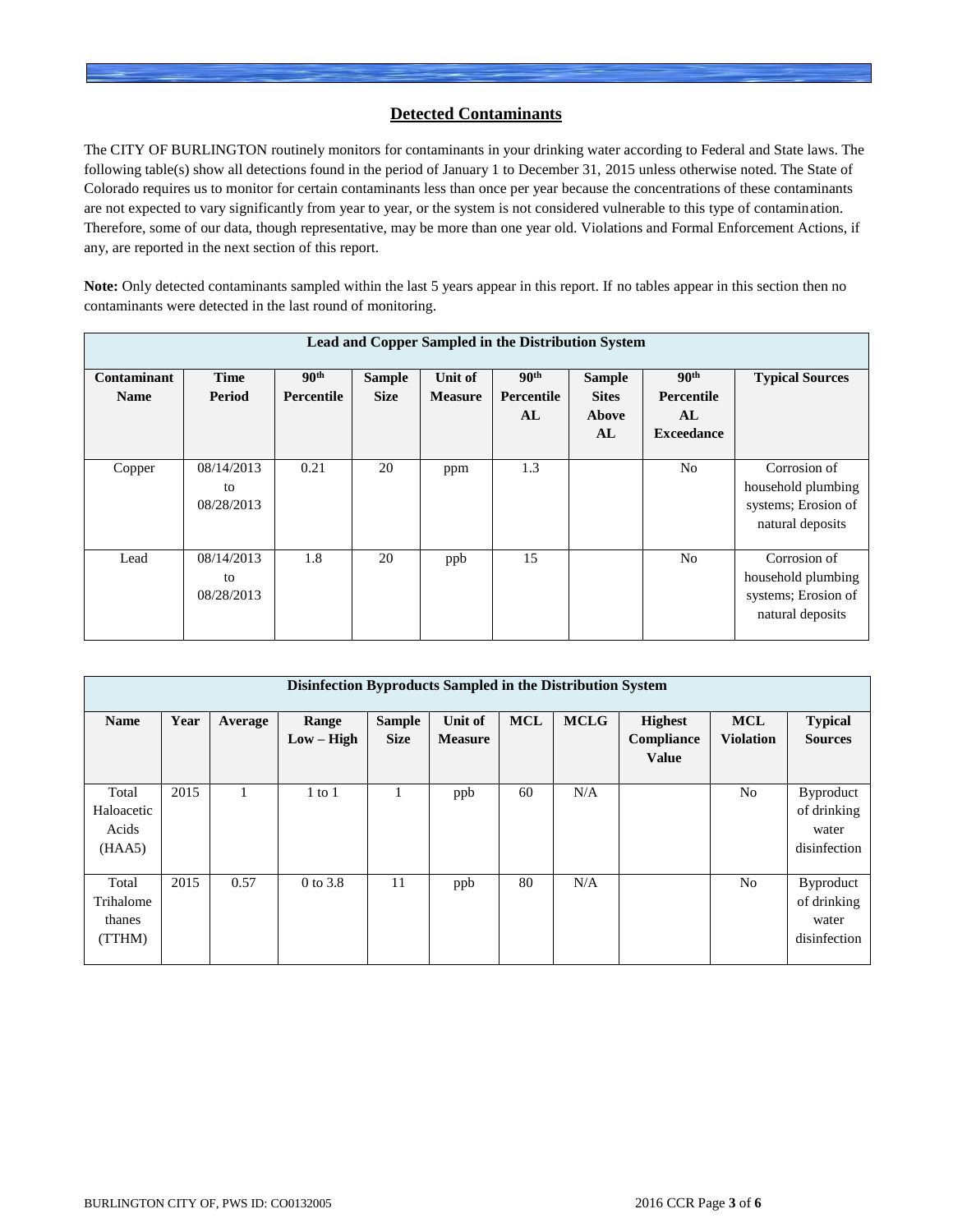|                            | Radionuclides Sampled at the Entry Point to the Distribution System |         |                       |                              |                           |            |                |                                |                                |  |  |
|----------------------------|---------------------------------------------------------------------|---------|-----------------------|------------------------------|---------------------------|------------|----------------|--------------------------------|--------------------------------|--|--|
| Contaminant<br><b>Name</b> | Year                                                                | Average | Range<br>$Low - High$ | <b>Sample</b><br><b>Size</b> | Unit of<br><b>Measure</b> | <b>MCL</b> | <b>MCLG</b>    | <b>MCL</b><br><b>Violation</b> | <b>Typical Sources</b>         |  |  |
| Gross Alpha                | 2015                                                                | 5.82    | $3$ to 9              | 11                           | pCi/L                     | 15         | $\theta$       | N <sub>0</sub>                 | Erosion of<br>natural deposits |  |  |
| Combined<br>Radium         | 2015                                                                | 1.27    | $0.7$ to 1.6          | 3                            | pCi/L                     | 5          | $\overline{0}$ | N <sub>o</sub>                 | Erosion of<br>natural deposits |  |  |
| Combined<br>Uranium        | 2015                                                                | 12.64   | 11 to 18              | 11                           | ppb                       | 30         | $\theta$       | N <sub>0</sub>                 | Erosion of<br>natural deposits |  |  |

|                            |      |         | Inorganic Contaminants Sampled at the Entry Point to the Distribution System                                                                                                                                                                             |                              |                           |                |                  |                                |                                                                                                                                                |
|----------------------------|------|---------|----------------------------------------------------------------------------------------------------------------------------------------------------------------------------------------------------------------------------------------------------------|------------------------------|---------------------------|----------------|------------------|--------------------------------|------------------------------------------------------------------------------------------------------------------------------------------------|
| Contaminant<br><b>Name</b> | Year | Average | Range<br>$Low - High$                                                                                                                                                                                                                                    | <b>Sample</b><br><b>Size</b> | Unit of<br><b>Measure</b> | <b>MCL</b>     | <b>MCLG</b>      | <b>MCL</b><br><b>Violation</b> | <b>Typical Sources</b>                                                                                                                         |
| Arsenic                    | 2015 | 4.51    | 3.2 to 6.2                                                                                                                                                                                                                                               | 20                           | ppb                       | 10             | $\boldsymbol{0}$ | No                             | Erosion of natural<br>deposits; runoff<br>from orchards;<br>runoff from glass<br>and electronics<br>production wastes                          |
| Barium                     | 2015 | 0.17    | $0$ to $0.2\,$                                                                                                                                                                                                                                           | 20                           | ppm                       | $\overline{2}$ | $\overline{2}$   | N <sub>o</sub>                 | Discharge of<br>drilling wastes;<br>discharge from<br>metal refineries;<br>erosion of natural<br>deposits                                      |
| Fluoride                   | 2015 | 1.19    | 1.1 to 1.4                                                                                                                                                                                                                                               | 20                           | ppm                       | $\overline{4}$ | $\overline{4}$   | N <sub>o</sub>                 | Erosion of natural<br>deposits; water<br>additive which<br>promotes strong<br>teeth; discharge<br>from fertilizer and<br>aluminum<br>factories |
| Nitrate                    | 2015 | 10.26   | 0.69 to 25.9                                                                                                                                                                                                                                             | 169                          | ppm                       | 10             | 10               | Yes                            | Runoff from<br>fertilizer use;<br>leaching from<br>septic tanks,<br>sewage; erosion of<br>natural deposits                                     |
| Selenium                   | 2015 | 5.56    | $0.94$ to $10$                                                                                                                                                                                                                                           | 20                           | ppb                       | 50             | 50               | N <sub>o</sub>                 | Discharge from<br>petroleum and<br>metal refineries:<br>erosion of natural<br>deposits; discharge<br>from mines                                |
|                            |      |         | Arsenic: while your drinking water meets the EPA's standard for arsenic, it does contain low levels of arsenic. The EPA's<br>standard balances the current understanding of arsenic's possible health effects against the costs of removing arsenic from |                              |                           |                |                  |                                |                                                                                                                                                |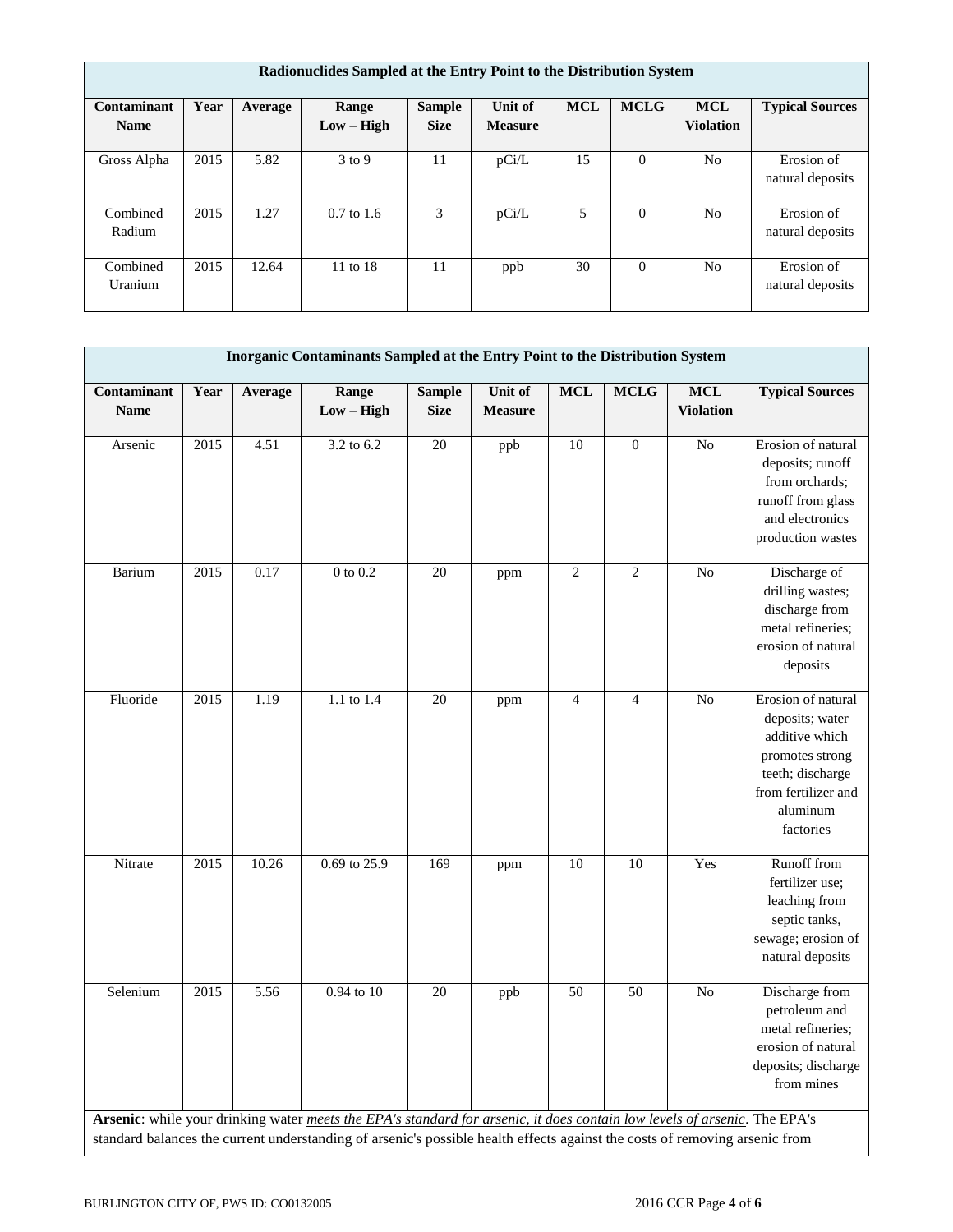| <b>Inorganic Contaminants Sampled at the Entry Point to the Distribution System</b>                                      |      |         |                                                                                                                              |               |                |            |             |                  |                                                                                                                                     |
|--------------------------------------------------------------------------------------------------------------------------|------|---------|------------------------------------------------------------------------------------------------------------------------------|---------------|----------------|------------|-------------|------------------|-------------------------------------------------------------------------------------------------------------------------------------|
| Contaminant                                                                                                              | Year | Average | Range                                                                                                                        | <b>Sample</b> | Unit of        | <b>MCL</b> | <b>MCLG</b> | <b>MCL</b>       | <b>Typical Sources</b>                                                                                                              |
| <b>Name</b>                                                                                                              |      |         | $Low - High$                                                                                                                 | <b>Size</b>   | <b>Measure</b> |            |             | <b>Violation</b> |                                                                                                                                     |
|                                                                                                                          |      |         |                                                                                                                              |               |                |            |             |                  |                                                                                                                                     |
|                                                                                                                          |      |         | drinking water. The EPA continues to research the health effects of low levels of arsenic, which is a mineral known to cause |               |                |            |             |                  |                                                                                                                                     |
|                                                                                                                          |      |         | cancer in humans at high concentrations and is linked to other health effects such as skin damage and circulatory problems.  |               |                |            |             |                  |                                                                                                                                     |
|                                                                                                                          |      |         |                                                                                                                              |               |                |            |             |                  |                                                                                                                                     |
|                                                                                                                          |      |         |                                                                                                                              |               |                |            |             |                  | Nitrate: Nitrate in drinking water at levels above 10 ppm is a health risk for infants of less than six months of age. High nitrate |
|                                                                                                                          |      |         | levels in drinking water can cause blue baby syndrome. Nitrate levels may rise quickly for short periods of time because of  |               |                |            |             |                  |                                                                                                                                     |
| rainfall or agricultural activity. If you are caring for an infant you should ask advice from your health care provider. |      |         |                                                                                                                              |               |                |            |             |                  |                                                                                                                                     |
|                                                                                                                          |      |         |                                                                                                                              |               |                |            |             |                  |                                                                                                                                     |

| Synthetic Organic Contaminants Sampled at the Entry Point to the Distribution System |      |         |                       |                              |                           |            |             |                                |                        |
|--------------------------------------------------------------------------------------|------|---------|-----------------------|------------------------------|---------------------------|------------|-------------|--------------------------------|------------------------|
| Contaminant<br><b>Name</b>                                                           | Year | Average | Range<br>$Low - High$ | <b>Sample</b><br><b>Size</b> | Unit of<br><b>Measure</b> | <b>MCL</b> | <b>MCLG</b> | <b>MCL</b><br><b>Violation</b> | <b>Typical Sources</b> |
| Picloram                                                                             | 2012 | 0.09    | $0$ to $0.3$          | 6                            | ppb                       | 500        | 500         | No                             | Herbicide runoff       |

| <b>Secondary Contaminants**</b><br>**Secondary standards are non-enforceable guidelines for contaminants that may cause cosmetic effects (such as skin, or tooth<br>discoloration) or aesthetic effects (such as taste, odor, or color) in drinking water. |                                                                                                                                    |  |  |  |  |  |  |  |
|------------------------------------------------------------------------------------------------------------------------------------------------------------------------------------------------------------------------------------------------------------|------------------------------------------------------------------------------------------------------------------------------------|--|--|--|--|--|--|--|
| Contaminant<br><b>Name</b>                                                                                                                                                                                                                                 | Year<br>Unit of<br>Range<br><b>Sample</b><br><b>Secondary Standard</b><br>Average<br>$Low - High$<br><b>Size</b><br><b>Measure</b> |  |  |  |  |  |  |  |
| 2015<br><b>DIBROMOACETI</b><br>N/A<br>l to 1<br>C ACID                                                                                                                                                                                                     |                                                                                                                                    |  |  |  |  |  |  |  |

|  |  | Violations, Significant Deficiencies, and Formal Enforcement Actions |
|--|--|----------------------------------------------------------------------|
|  |  |                                                                      |

| Violations (51 violations total for 2015) |                                                                                                                              |                                              |                                                  |                                    |                           |  |  |  |  |  |  |
|-------------------------------------------|------------------------------------------------------------------------------------------------------------------------------|----------------------------------------------|--------------------------------------------------|------------------------------------|---------------------------|--|--|--|--|--|--|
| <b>Name</b>                               | Category                                                                                                                     | <b>Time Period</b><br><b>Health Effects</b>  |                                                  |                                    | <b>TT</b> Level or<br>MCL |  |  |  |  |  |  |
|                                           |                                                                                                                              | Well(s) Effected                             |                                                  | Value                              |                           |  |  |  |  |  |  |
| <b>NITRATE</b>                            | Inorganic Contaminant                                                                                                        | $1/1/2015$ to $12/31/2015$                   | Infants below the age of<br>six months who drink | Ranges from<br>$10.8 \text{ MG/L}$ | $10$ MG/L                 |  |  |  |  |  |  |
|                                           | MCL, AVERAGE -                                                                                                               |                                              | water containing nitrate                         | to 20.8                            |                           |  |  |  |  |  |  |
|                                           | <b>MAXIMUM</b>                                                                                                               |                                              | in excess of the MCL                             | MG/L                               |                           |  |  |  |  |  |  |
|                                           | <b>CONTAMINANT LEVEL</b>                                                                                                     | Wells 004T, 005T, 006T,<br>007T & 008T (Well | could become seriously<br>ill and, if untreated, |                                    |                           |  |  |  |  |  |  |
|                                           | 51 violations                                                                                                                | Number 5, 6, 7, 8 & 9)                       | may die. Symptoms                                |                                    |                           |  |  |  |  |  |  |
|                                           |                                                                                                                              |                                              | include shortness of                             |                                    |                           |  |  |  |  |  |  |
|                                           |                                                                                                                              |                                              | breath and blue baby                             |                                    |                           |  |  |  |  |  |  |
|                                           |                                                                                                                              |                                              | syndrome.                                        |                                    |                           |  |  |  |  |  |  |
|                                           |                                                                                                                              | What is Being Done to Correct the Situation? |                                                  |                                    |                           |  |  |  |  |  |  |
|                                           | The City has for many vegre worked to maintain the lavel of nitrates in its drinking water first by shutting down wells that |                                              |                                                  |                                    |                           |  |  |  |  |  |  |

The City has for many years worked to maintain the level of nitrates in its drinking water first by shutting down wells that were producing the highest levels of nitrates and then implementing water restrictions during high usage months in order to meet the subsequent decrease in available water. The City has implemented a continuous public notification with a posting requirement for all public facilities, including hotels/motels, food service establishments, child care facilities, medical